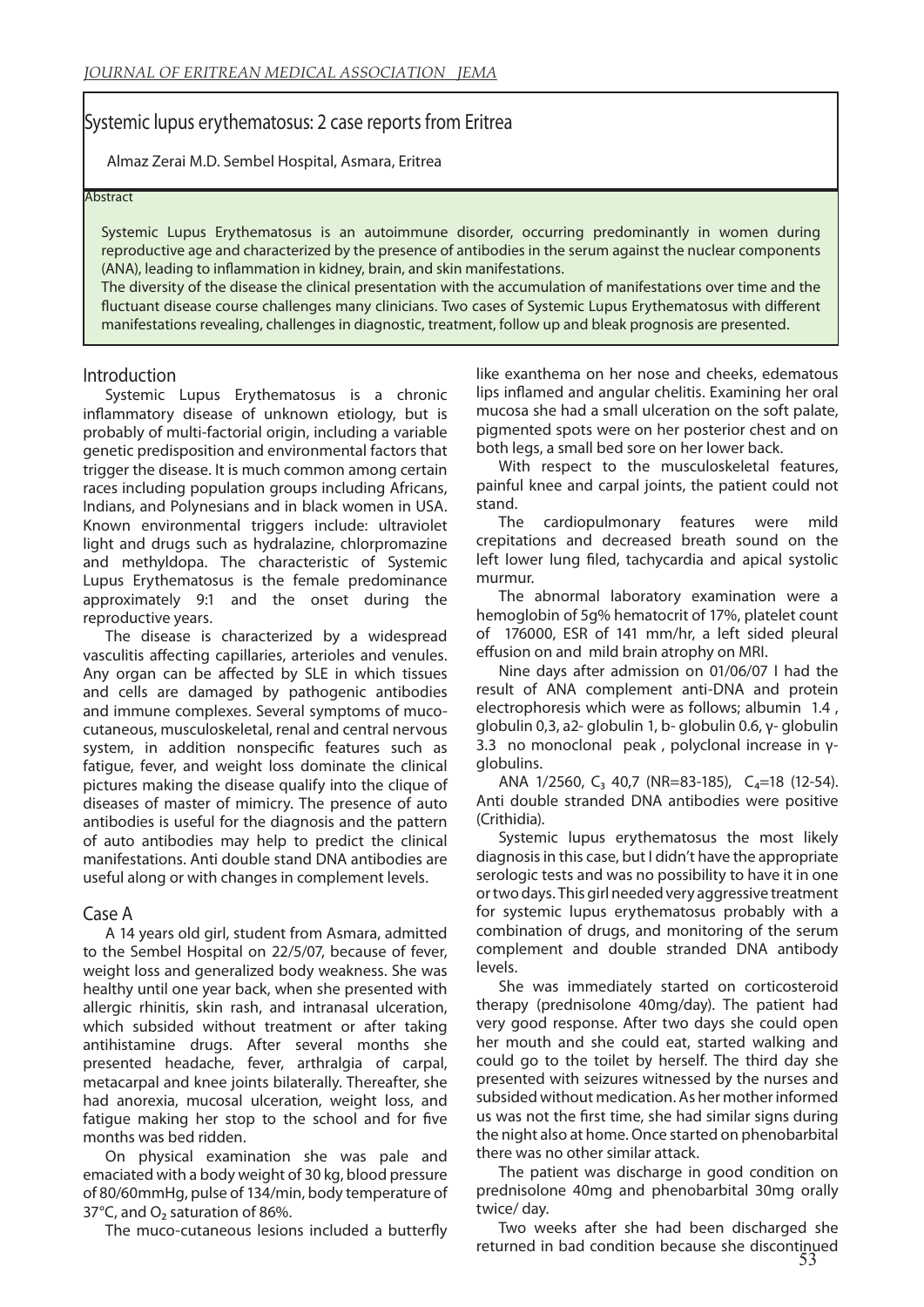### *JOURNAL OF ERITREAN MEDICAL ASSOCIATION JEMA*

#### her medication against medical advice.

She was restarted the medication, but the patient after few months she developed renal failure and signs of psychosis so she advised to go abroad where she could be evaluated by a rheumatologist and nephrologists. She went to Sudan and after two months her father told me that she had passed away.



## Case B Systemic Lupus Erythematosis and Vasculitis

A 23 year young lady admitted to the Sembel Hospital because of severe arthralgia, myalgia, and dificulties to do her daily activities. The symptoms began one year back and she was taking non steroid anti- inflammatory drugs without any respond.

On physical examination, she was sick looking with swollen and inflamed lips butterfly rash, palmar erythema, Raynaud's phenomenon, livedo reticularis, purpuric exanthema and two vasculitic lesions on the left leg.

Laboratory findings done around one year before, at that time she had pancytopenia, WBC 2300, hemoglobin 10, Hematocrete32%, platelets71000, ESR 45 mm/hour, and proteinuria. The blood test on admission showed leucopenia WBC=1900, thrombocytopenia 46,000, hemoglobin 11 and hematocrit 36%, and ESR 76mm/ hour.

The patient was started on corticosteroid and hydroxichloroquine and blood sent to USA for the appropriate tests.

After few days we had the results and ANA=1/5120, speckled C3=44(N.R=83-185) C4=7(N.R=12-54) a-DNA antibodies +ve (crithidia)

This patient was followed to the OPD for 6 months and she had good improvement, but after starting the tapering of the corticosteroid the n we have flaring of the disease especially of the vasculitis and the vasculitic leg lesions. Finally she go to abroad and there is no any information about her condition.



# **Discussion**

Systemic lupus Erythematosus is a disease of young women, can display familial aggregation with higher frequency among first degree relatives of patients, in approximately 25% to 50% of monozygotic twins and 5% of dizygotic twins<sup>1</sup>. The hallmark of Systemic Lupus Erythematosus is its diversity of presentations. The symptoms and signs may start abruptly or may take months or years before the diagnosis and can be confirmed by the appearance of additional features. The patients with SLE can enjoy periods of extended remission without clinical activity and even the disappearance of antinuclear antibodies. 2

The etiology of the disease is unknown but extensive investigations have been done to explain the mechanisms responsible for the tissue damage. Major areas of study include circulating immune complexes and complement metabolism cell mediated immunity. Acknowledging the complexity of this disease is broad differential diagnosis and the need to develop better and more specific therapies. The American College of Rheumatology (ACR) has designated 11 diagnostic criteria (Table 1). 1